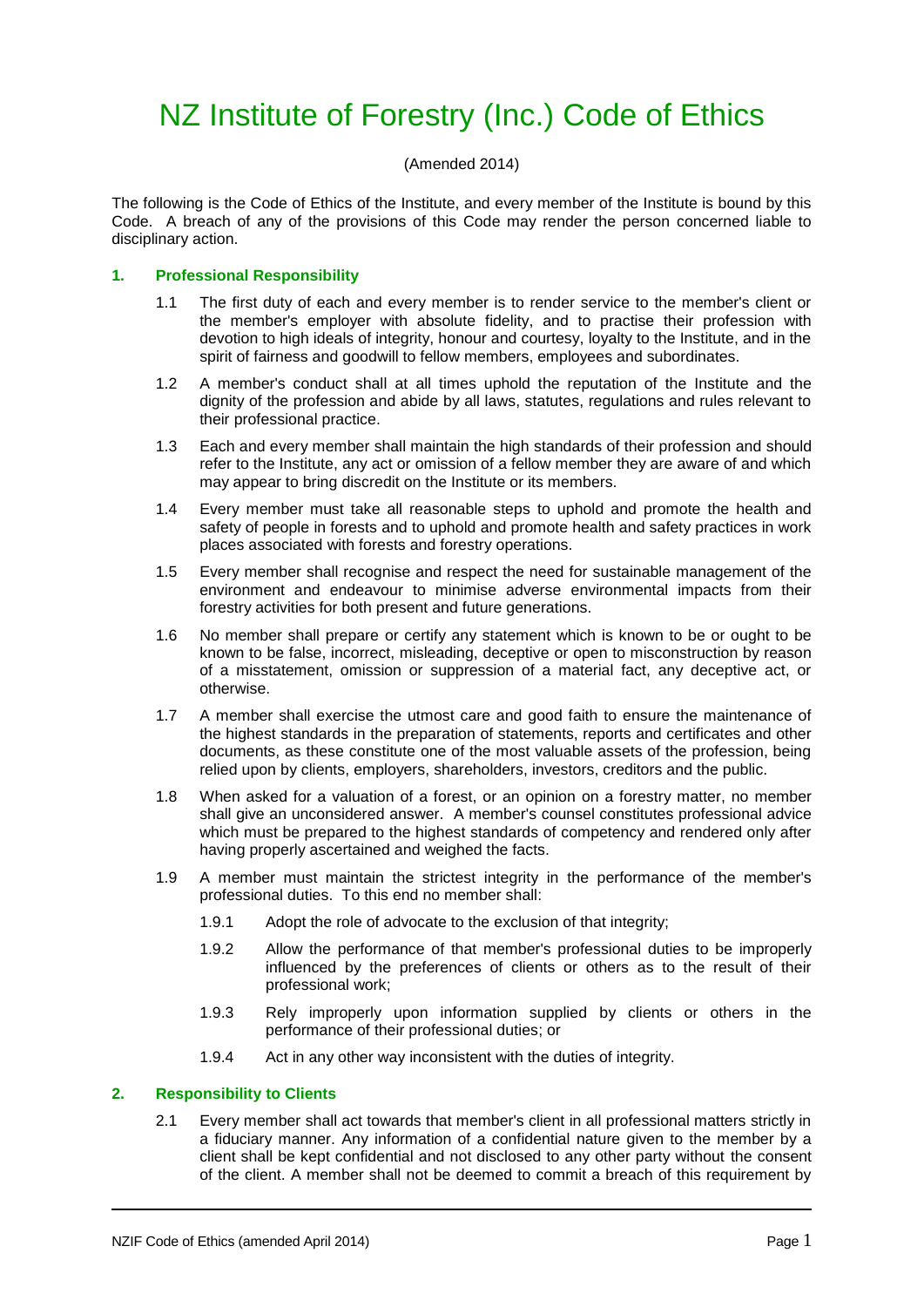reason of a member answering any question which the member is legally compellable to answer in any judicial proceedings in which the member is called as a witness.

- 2.2 A member must not accept or carry out any instruction where there is, or may reasonably be construed to be, a conflict of interest and must withdraw from any instruction if such a conflict of interest arises or becomes known after the instruction has been accepted, unless such conflict of interest is fully disclosed in writing to all relevant parties and all such parties agree that the instruction may be accepted or continued by the member.
- 2.3 A member must inform the member's client or clients of the nature of any business connections, interests or other affiliations the member may have in connection with the service to the client or clients.
- 2.4 A member should not undertake any work for which the member is not qualified or where the member is in any doubt or ought to be in any doubt as to the adequacy of the member's professional competency and or experience to undertake the work unless such work is completed under the supervision of a person of adequate competence.

### **3. Professional Fees**

- 3.1 No member shall in respect of the member's professional work levy a fee to the member's client that is other than reasonable in all the circumstances.
- 3.2 A member shall make known the basis of the member's fee if requested by the client.
- 3.3 Fees may be negotiated on any mutually agreeable basis. While no fee shall be contingent upon the reporting of a predetermined result or value or direction of a result or value that favours either the cause of the client, the amount of result or value estimate, a fee (or a portion of a fee) may be contingent on the attainment of a stipulated result, or the occurrence of a subsequent event, provided the member's decision or advice is not improperly influenced by the fee.
- 3.4 No member shall pay a commission, allowance or other benefit any person who may introduce clients to that member and no member shall accept a commission, allowance or other benefit for such introduction without, in both cases, written disclosure to the client(s) concerned.
- 3.5 A member's charge to the member's client or clients shall constitute their only remuneration in connection with their professional advice.

#### **4. Professional Work by Members in Employment**

4.1 A member in employment shall not accept professional work on the member's own account unless with the knowledge and consent of the member's employer or unless the member's employment contract expressly provides such authority.

## **5. Professional Competency**

5.1 As part of maintaining the standards of professional competency referred to under the New Zealand Institute of Forestry Rules 127.3, 147.5 and 156 every registered member shall, unless exempted by Council, participate in an ongoing annual programme of Continuing Professional Development in accordance with guidelines published to members from time-to-time by the Institute.

#### **6. Use of Member's Name and Designation**

- 6.1 A member should avoid the use of the member's name by, or personal association with, any enterprise or activity which may bring the member, the Institute, or the profession into disrepute.
- 6.2 The initials FNZIF, MNZIF and RMNZIF, denoting members' status, as appropriate, are personal to individual members and shall be used only following or immediately in connection with the member's name.
- 6.3 A member's name and signature must appear on every report or valuation undertaken, together with the approved initials as described in 6.2 above or such other designation as the Institute may from time to time approve.